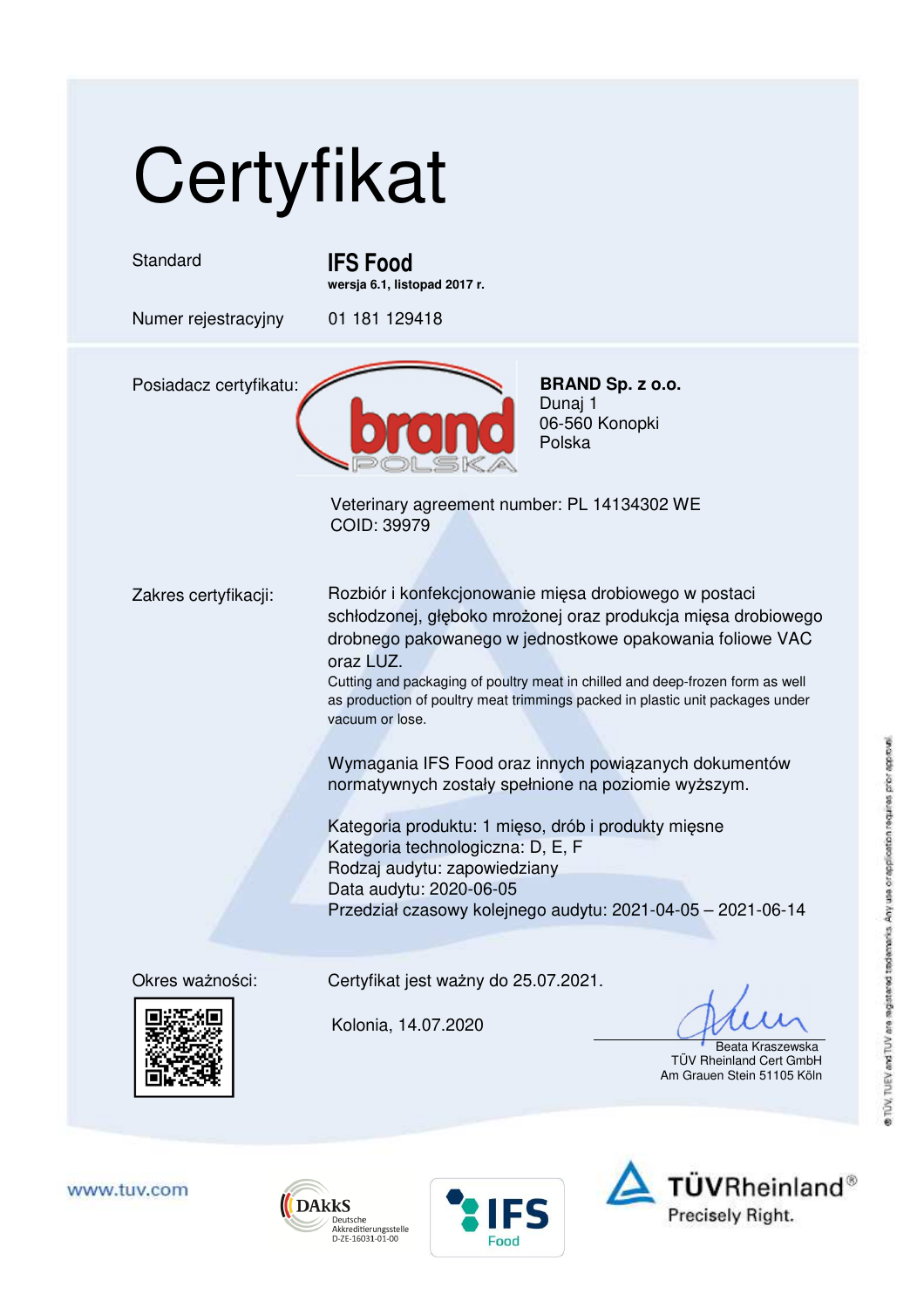

Die Anforderungen des IFS Food und anderer zugehöriger, normativer Dokumente sind auf Höherem Niveau erfüllt.

Produkt-Scope(s): 1 Fleisch, Geflügel und Fleischprodukte Technologie-Scope(s): D, E, F Art des Audits: angekündigt Datum des Audits: 2020-06-05 Zeitspanne für das nächste Audit: 2021-04-05 – 2021-06-14



Dieses Zertifikat ist gültig bis zum 25.07.2021.

Köln, 14.07.2020

Beata Kraszewska TÜV Rheinland Cert GmbH Am Grauen Stein · 51105 Köln

www.tuv.com